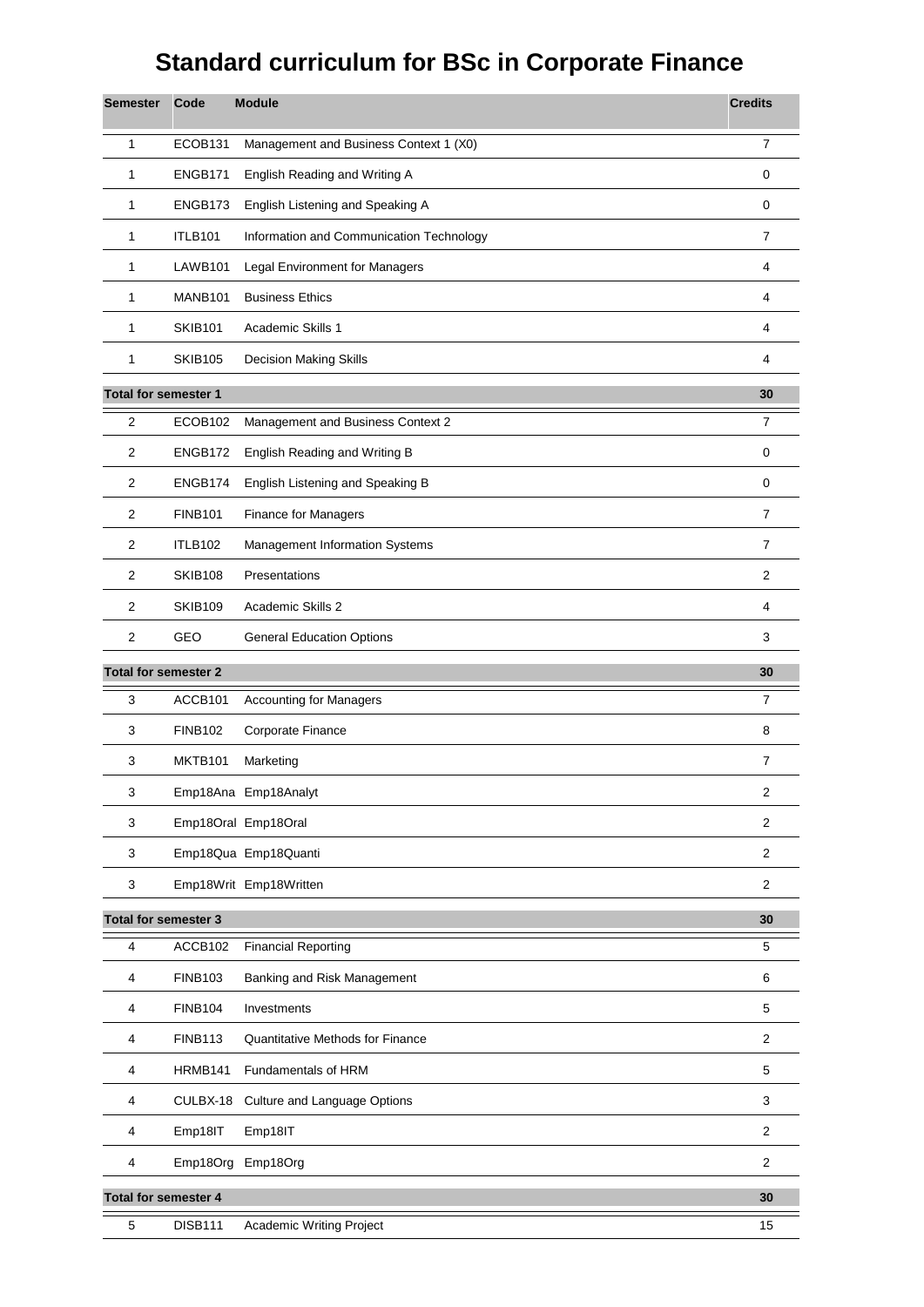|                    | <b>Total for semester 5</b>      |                                                  | 30                        |
|--------------------|----------------------------------|--------------------------------------------------|---------------------------|
| 6                  | <b>BPSB101</b>                   | <b>Business Policy and Strategy</b>              | 8                         |
| 6                  | <b>FINB105</b>                   | <b>Financial Management</b>                      | 6                         |
| 6                  | <b>FINB108</b>                   | <b>Public and International Finance</b>          | 6                         |
| 6                  | <b>FINB136</b>                   | Financial Markets (X0)                           | 4                         |
| 6                  | <b>FINBX</b>                     | <b>Finance Options</b>                           | 6                         |
|                    | <b>Total for semester 6</b>      |                                                  | 30                        |
| <b>Grand Total</b> |                                  |                                                  | 180                       |
|                    | <b>Contents of module groups</b> |                                                  |                           |
|                    | <b>General Education Options</b> |                                                  |                           |
| ARTB110            |                                  | Introduction to Visual Culture                   | 3                         |
| CULB112            |                                  | <b>Historical and Global Dimensions</b>          | 3                         |
| CULB113            |                                  | World Geography and Economic Development         | 3                         |
| <b>DIPB111</b>     |                                  | Introduction to Political Science                | $\ensuremath{\mathsf{3}}$ |
| Emp18Analyt        |                                  |                                                  |                           |
| SKIB125C           |                                  | Employability Skills - Analytical Skills (C)     | 2                         |
| SKIB125D           |                                  | Employability Skills - Analytical Skills (D)     | $\overline{c}$            |
| SKIB125E           |                                  | Employability Skills - Analytical Skills (E)     | $\overline{c}$            |
| Emp18Oral          |                                  |                                                  |                           |
| SKIB124C           |                                  | Employability Skills - Oral Communication (C)    | 2                         |
| SKIB124D           |                                  | Employability Skills - Oral Communication (D)    | $\overline{c}$            |
| SKIB124E           |                                  | Employability Skills - Oral Communication (E)    | 2                         |
| Emp18Quanti        |                                  |                                                  |                           |
| SKIB122C           |                                  | Employability Skills - Quantitative Skills (C)   | 2                         |
| SKIB122D           |                                  | Employability Skills - Quantitative Skills (D)   | 2                         |
| SKIB122E           |                                  | Employability Skills - Quantitative Skills (E)   | 2                         |
| Emp18Written       |                                  |                                                  |                           |
| SKIB123C           |                                  | Employability Skills - Written Communication (C) | $\overline{c}$            |
| SKIB123D           |                                  | Employability Skills - Written Communication (D) | 2                         |
| SKIB123E           |                                  | Employability Skills - Written Communication (E) | $\overline{c}$            |
| SKIB123N           |                                  | Employability Skills - Written Communication (N) | $\overline{c}$            |
|                    |                                  | <b>Culture and Language Options</b>              |                           |
| CULB101            |                                  | Introduction to Arabic Culture and Language      | 3                         |
| CULB102            |                                  | Introduction to Chinese Culture and Language     | 3                         |
| CULB103            |                                  | Introduction to Japanese Culture and Language    | 3                         |
| CULB105            |                                  | Introduction to Russian Culture and Language     | 3                         |
| CULB106            |                                  | Introduction to French Culture and Language      | $\ensuremath{\mathsf{3}}$ |
| Emp18IT            |                                  |                                                  |                           |
| SKIB121C           |                                  | Employability Skills - IT (C)                    | 2                         |
| SKIB121D           |                                  | Employability Skills - IT (D)                    | $\overline{c}$            |
| SKIB121E           |                                  | Employability Skills - IT (E)                    | $\overline{c}$            |